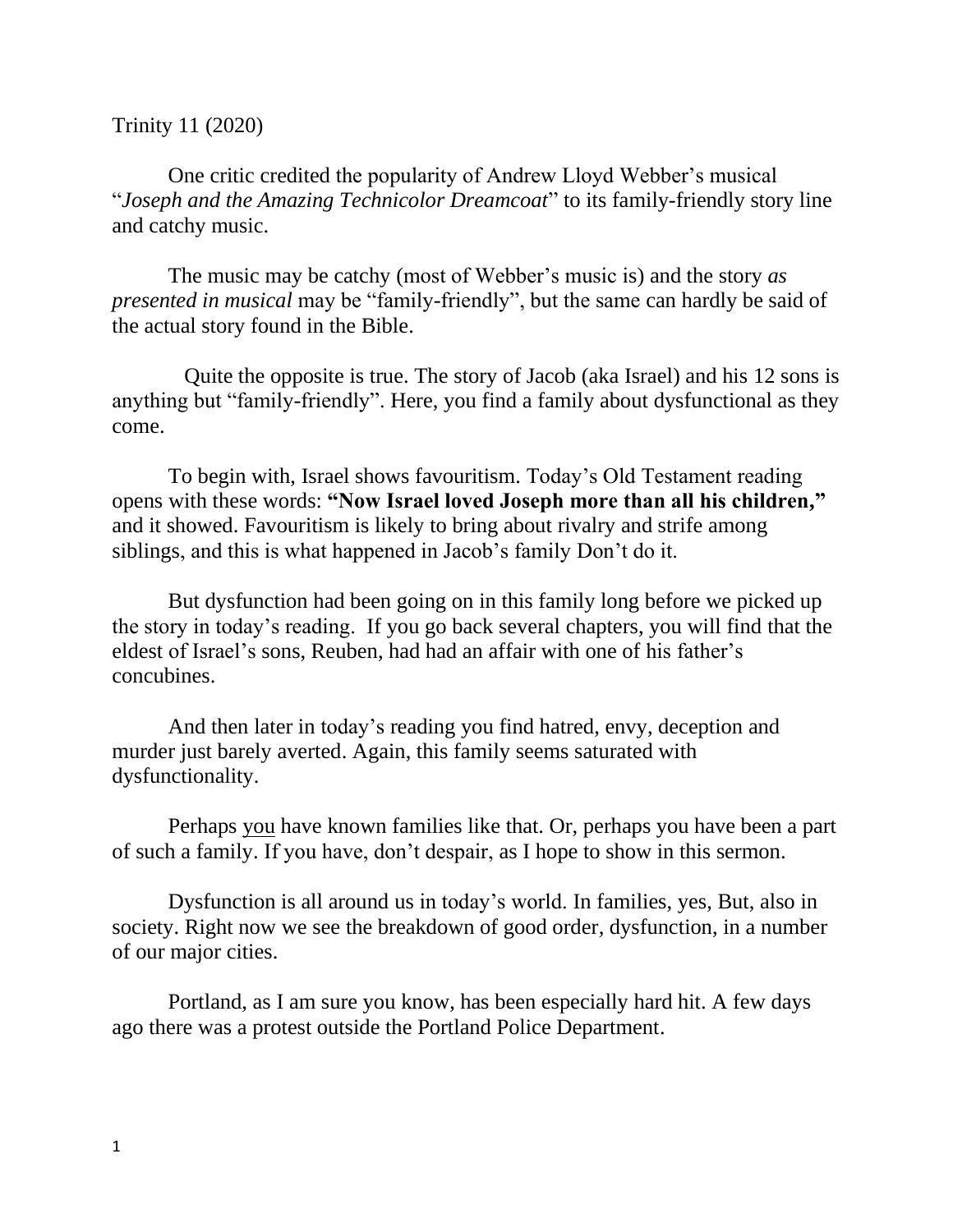One of the speakers, according to the news account, was 17-year-old Erandi Jones-Vega. Her message, delivered from the back of a pickup truck, was: **"The goal right now is to disrupt the peace."**

If this is not societal 'dysfunction', I don't know what is.

**Where will it all end?** I'm sure I don't know. Pray for our nation.

But an even more important question is: **Where is God in all this?**

Well, the Jacob-Joseph saga may just give us some help in formulating an answer to this question. We need to begin by asking:

**Where was God in the midst of the dysfunction in Jacob's family? ///** I want to suggest: Present and at work.

And that is just what we have been seeing all the way through as we have made our way through Genesis in Trinity-tide . . . God remaining on the job in the midst of human dysfunction.

Just a quick recap of the narrative so far . . .

Genesis begins with God creating the world good.

But, early on a major challenge is presented. God's image-bearing creatures intended to be caretakers of creation misuse their freewill and rebel.

What follows is disharmony and dysfunction at every level. One of the first manifestations of this disharmony and dysfunction comes when Cain kills his brother Abel.

What is God going to do about this situation? Destroy the world and start over?

Well he almost seems to have done that with the flood, but that was not His intent.

Rather, we find Him calling a particular family to be the vehicle for putting the world torn apart by sin back together again. The family was the family of Abraham, the family from which Joseph and later Jesus came.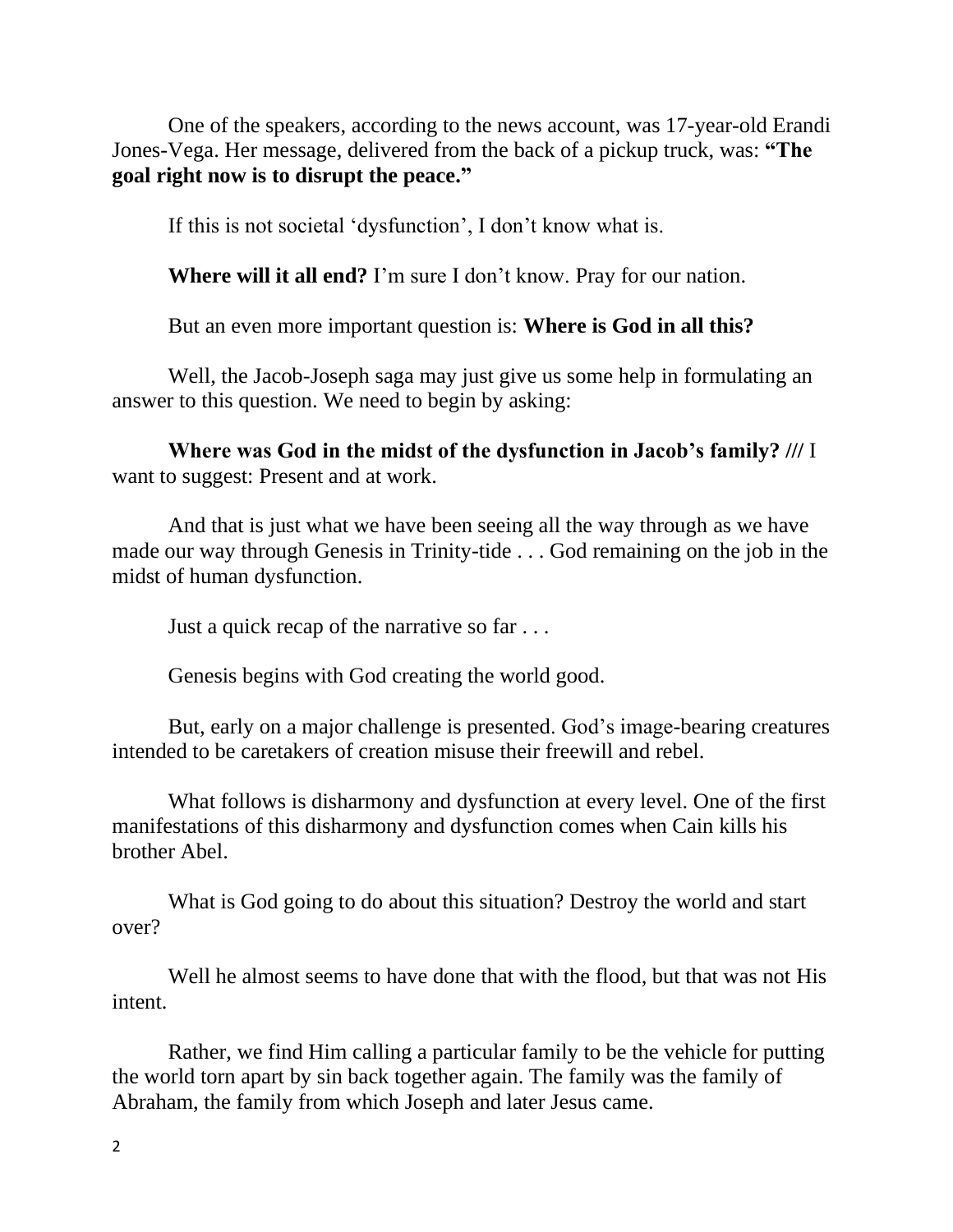But, as we have seen in today reading, as well as in previous ones, the family called to deliver the antidote to the pandemic of sin and self-destruction is as messed up as everyone else.

Where is God? ///

Answer: Not defeated, not an absentee landlord, but at work and on the job.

Over the course of the next few weeks, we shall be seeing God at work in the life of Joseph and his brothers.

They sell him into slavery out of envy and hatred, but God remains at work behind the scenes.

He turns around their conniving to bring about the preservation of the very ones who sold him into slavery.

When a famine comes and they are forced to go down to Egypt looking for food, Joseph is in the place he needs to be and has done what needs to be done to ensure that food is available. God is greater than their treachery.

Fast forward now to the New Testament and we see something similar played out in the life of Jesus. Wicked men sent Jesus to cross, but God, because He is a big God, used their wicked act to bring about the salvation of the world.

In view of what happened with Joseph and later with Jesus: Where is God in the midst of our disfunction? ///

Answer: at work and on the job.

You and I live in an age of overlapping kingdoms, a strange point in history.

On one hand, the Kingdom of God has arrived. It arrived with the arrival of the King, Jesus the Messiah. Sin and death were defeated on the cross. Moreover, what happened on Calvary is unrepeatable. No more offering for sin needs ever to be made.

But on the other hand, it is quite clear something is yet to happen, as dysfunction still abounds in the world. Sin and death, hatred and envy, remain very much a part of the human experience.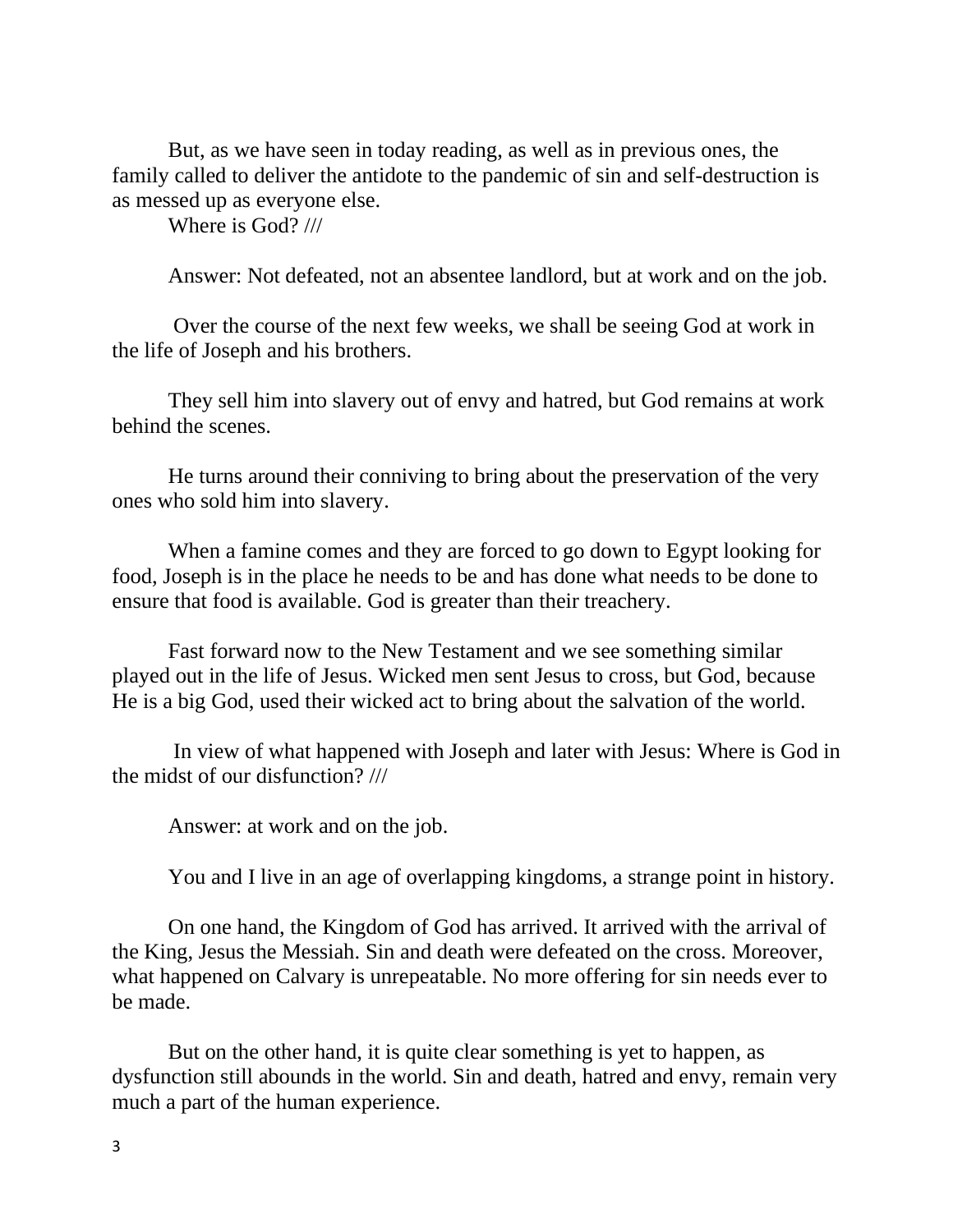Where is God in such a world?

I have already told you: **At work and on the job.**

What is different is that God now calls us -- you and me -- to join Him at the point of the world's pain and to be a part of its healing.

We are called to continue the work of Christ. As He brought wholeness and healing, life and light, to the people He encountered and the places He went, so are we to do.

**"As he is, so are we in this world, "** says 1 John 4:17.

St. Paul echoes this thought in Colossians 1:21 where he speaks of filling up **"that which is behind of the afflictions of Christ."**

What is he saying? That Christ's redemptive work on the cross was somehow incomplete and needs supplementing by our efforts? No.

What he is saying that during this present age – the time between our Lord's two comings – those who have been made one with Christ in baptism are to follow their Lord in bringing the healing balm of the Gospel to the places of dysfunction and pain in the world.

Put another way, we are called to be the Jesus people see.

A tall order to be sure, but we don't do this thing alone or under our own steam. The Bible teaches that we are indwelt by the Holy Spirit. We are God's Temple . . . the place where heaven and earth overlap.

I once saw an advertisement in a magazine which caught my eye. Pictured was a set of hands, palms held out. Underneath the caption read: **"These are no ordinary hands. These are the healing hands of a chiropractor."**

The same and even more can be said of our hands as baptised members of Christ's body: **"These are no ordinary hand. These are the healing hands of the risen, reigning and returning Christ."**